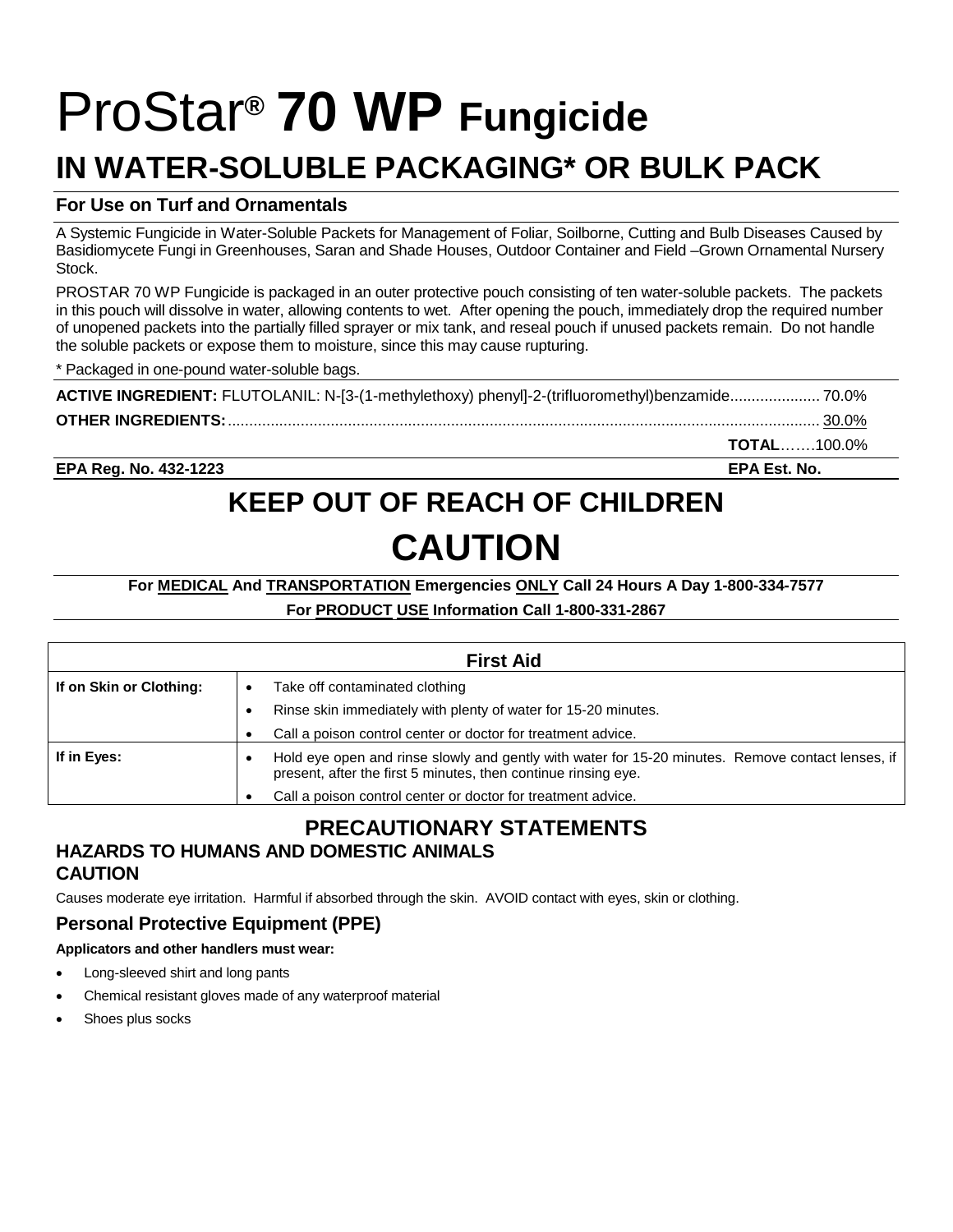#### **USER SAFETY RECOMMENDATIONS**

Do not eat, drink, smoke, or chew gum or tobacco while handling this product and until hands and face are thoroughly washed with soap and water. Do not use the toilet before thoroughly washing hands.

If this product penetrated through your clothing or personal protective equipment, stop handling this product immediately, remove the clothing and equipment, wash your body thoroughly, and put on clean clothing and equipment before resuming the handling activity.

After handling this product, remove personal protective equipment immediately. Wash the outside of gloves before taking them off. Shower or wash thoroughly and change into clean clothing as soon as possible.

Discard clothing and personal protective equipment that cannot be reused, including clothing and other absorbent materials that have been drenched or thoroughly contaminated with this product's concentrate. Otherwise, wash clothing and personal protective equipment (including both the inside and outside of gloves) before each day of reuse according to manufacturers directions or, if no such directions, in detergent and hot water. Keep and wash them separately from other laundry.

#### **ENVIRONMENTAL HAZARDS**

This product is toxic to aquatic invertebrates. For terrestrial uses, do not apply to water, areas where surface water is present or to intertidal areas below the mean high water mark. Do not contaminate water when disposing of equipment washwaters.

# **DIRECTIONS FOR USE**

#### **It is a violation of Federal Law to use this product in a manner inconsistent with its labeling. Read entire label before using this product.**

Do not apply this product in a way that will contact workers or other persons, either directly or indirectly or through drift. Only protected handlers may be in the area during application. For any requirements specific to your State or Tribe, consult the agency responsible for pesticide regulation.

#### **AGRICULTURAL USE REQUIREMENTS**

Use this product only in accordance with its labeling and with the Worker Protection Standard, 40 CFR part 170. This Standard contains requirements for the protection of agricultural workers on farms, forests, nurseries, and greenhouses; and handlers of agricultural pesticides. It contains requirements for training, decontamination, notification, and emergency assistance. It also contains specific instructions and exceptions pertaining to the statements on this label about personal protective equipment (PPE), and restricted-entry intervals.

Do not apply this product in a way that will contact workers or other persons, either directly or through drift. Only protected handlers may be in the area during application. For any requirements specific to your State or Tribe, consult the agency in your State responsible for pesticide regulation.

The requirements in this box only apply to uses of this product that are covered by the Worker Protection Standard.

Do not enter or allow worker entry into treated areas during the restricted entry-interval (REI) of 12 hours.

PPE required for early entry to treated areas that is permitted under the Worker Protection Standard and that involves contact with anything that has been treated, such as plants, soil, or water, is:

- **Coveralls**
- Chemical resistant gloves made of any waterproof material
- Shoes plus socks

## **NON AGRICULTURAL USE REQUIREMENTS**

The requirements in this box apply to uses of this product that are not within the scope of the Worker Protection Standard for agricultural pesticides (40 CFR Part 170). The WPS applies when this product is used to produce agricultural plants on farms, forests, nurseries, or greenhouses. Keep unprotected persons out of the treated areas until sprays have dried.

This labeling MUST be in possession of the user at the time of pesticide application.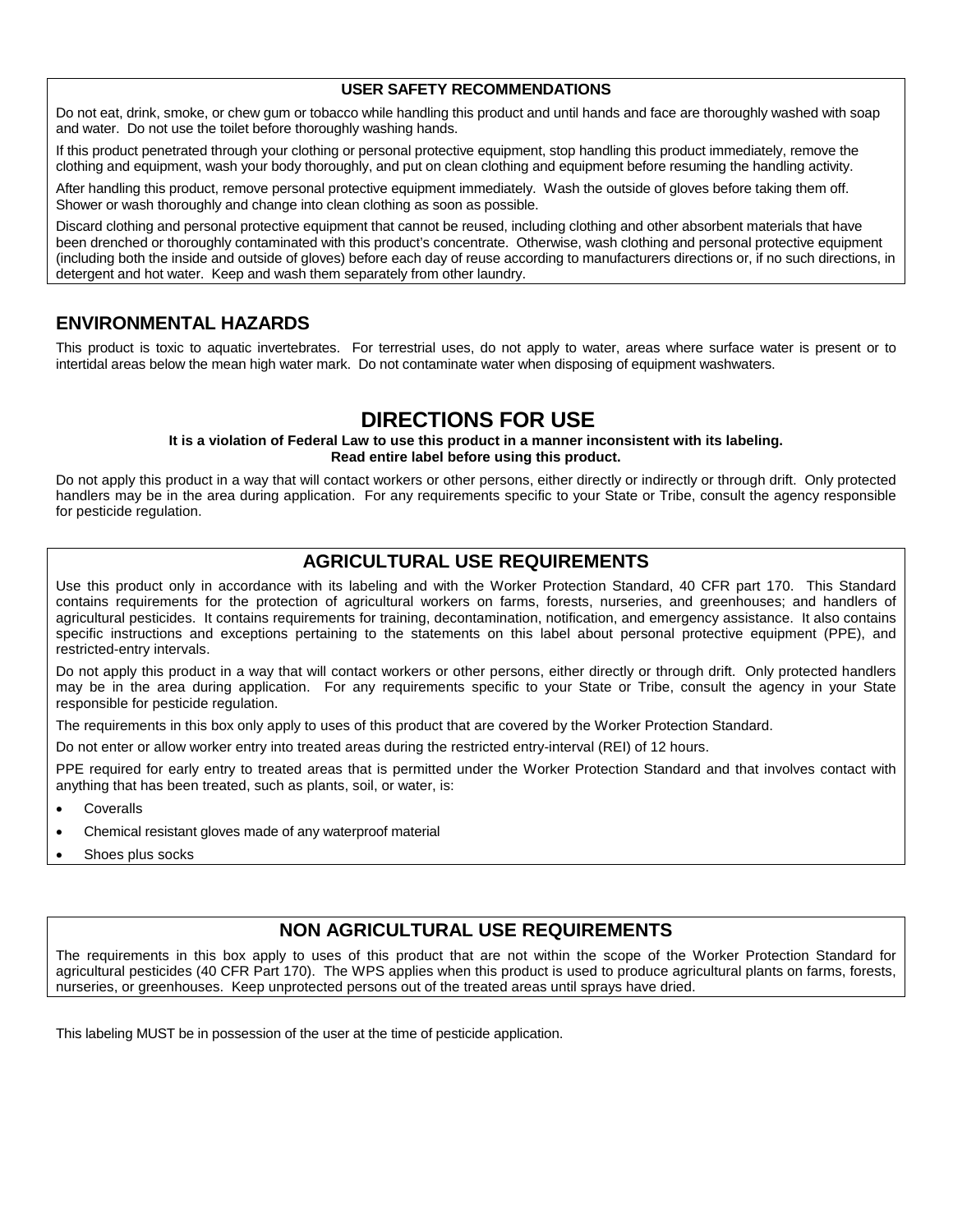#### **STORAGE AND DISPOSAL**

Do not contaminate water, food or feed by storage or disposal.

**PESTICIDE STORAGE:** Store in a cool, dry, secure place.

**PESTICIDE DISPOSAL:** Wastes resulting from the use of this product may be disposed of on site or at an approved waste disposal facility.

#### **CONTAINER DISPOSAL:**

*When Packed in Water –Soluble Containers:* Non-refillable container. Do not reuse or refill this container. Completely empty container into application equipment. Offer for recycling, if available or dispose of box in a sanitary landfill or by incineration; or, if allowed by State and local authorities, by burning. If burned, stay out of smoke.

#### **DO NOT REUSE THIS CONTAINER, DESTROY WHEN EMPTY.**

#### *When Packed in 35 lb. Drums:*

Non-refillable container. Do not reuse or refill this container. Triple rinse container (or equivalent) promptly after emptying. Triple rinse as follows: Empty the remaining contents into application equipment or a mix tank. Fill the container ¼ full with water. Replace and tighten closures. Tip container on its side and roll it back and forth, ensuring at least one complete revolution, for 30 seconds. Stand the container on its end and tip it back and forth several times. Empty the rinsate into application equipment or a mix tank or store rinsate for later use or disposal. Repeat this procedure two more times.

Offer for recycling if available or reconditioning; or puncture and dispose of in a sanitary landfill, or by incineration; or, if allowed by State and local authorities, by burning. If burned, stay out of smoke.

#### *When 5 gallons or less:*

Non-refillable container. Do not reuse or refill this container. Triple rinse container (or equivalent) promptly after emptying. Triple rinse as follows: Empty the remaining contents into application equipment or a mix tank and drain for 10 seconds after the flow begins to drip. Fill the container ¼ full with water and recap. Shake for 10 seconds. Pour rinsate into application equipment or a mix tank or store rinsate for later use or disposal. Drain for 10 seconds after the flow begins to drip. Repeat this procedure two more times.

Offer for recycling if available or reconditioning; or puncture and dispose of in a sanitary landfill, or by incineration; or, if allowed by State and local authorities, by burning. If burned, stay out of smoke.

# **TURF**

#### **GENERAL INFORMATION**

PROSTAR® 70 WP Fungicide is a systemic fungicide recommended for control of diseases of turf caused by Basidiomycetes. This product should be used particularly for control of *Rhizoctonia* Brown Patch, and has excellent safety on Kentucky bluegrass, creeping bentgrass, perennial ryegrass, red fescue, tall fescue, bermudagrass, St. Augustinegrass, and zoysiagrass. When using the water soluble packets, open the pouch containing the soluble packets and drop the required number of unopened packets into the partially filled sprayer or mix tank, and reseal pouch if unused packets remain. The bags may float but do not disturb them. Allow the bags to dissolve for five minutes prior to agitation while filling to final volume. Do not handle the soluble packets or expose them to moisture, since this may cause rupturing.

#### **APPLICATION AND DOSAGE**

Apply the recommended amount of PROSTAR 70 WP FUNGICIDE in 2 to 5 gallons of water per 1,000 square feet as a broadcast application, unless otherwise specified. (See *Fairy Ring*, *Gray Snow Mold* directions). Add appropriate amount of water to the spray tank. If PROSTAR 70 WP Fungicide is to be tank mixed with an appropriately labeled fungicide or other product to control another pest, add PROSTAR 70 WP Fungicide first. Prior to spraying with a tank mixture not specified on this label, it is advisable to determine if the products are physically compatible.

For best results, spray the treated area uniformly, using equipment such as flat fan nozzles. Use 50-mesh or larger screens. Avoid mowing for 24 hours after application and do not irrigate until spray has dried on grass, unless otherwise noted. When nonlabeled diseases are also present, PROSTAR 70 WP FUNGICIDE Fungicide may be tank mixed with appropriate labeled fungicides if the products are physically compatible.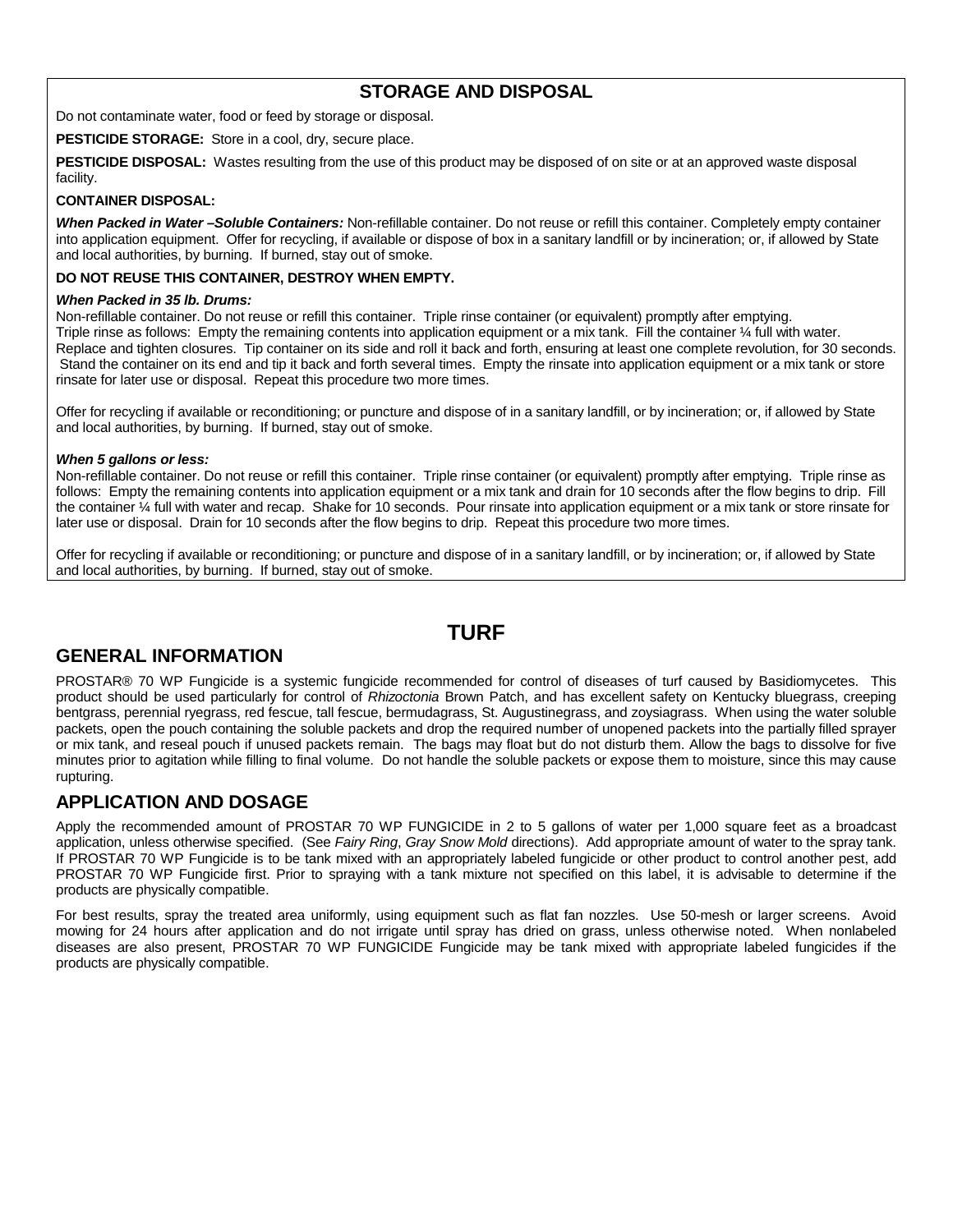| <b>DOSAGE TABLE*</b>                                                                  |                                                                |                                                                   |                               |
|---------------------------------------------------------------------------------------|----------------------------------------------------------------|-------------------------------------------------------------------|-------------------------------|
| <b>Disease</b>                                                                        | Rate of PROSTAR 70 WP<br><b>Fungicide</b><br>per 1,000 sq. ft. | Coverage ( $ft2$ ) per 1 lb. of<br><b>PROSTAR 70 WP Fungicide</b> | <b>Timing</b><br>(days)       |
| Brown Patch<br>(Preventative)<br>(Curative)                                           | $1.5 - 2.2$ oz<br>3.0 oz                                       | $11,000 - 7,500$<br>5,500                                         | $14 - 21$<br>14               |
| Brown ring patch (Waitea<br>circinata var. circinata)<br>(Preventative)<br>(Curative) | $2.2 - 3.0$ oz<br>$3.0 - 4.5$ oz                               | 7,500 - 5,500<br>$5,500 - 3,500$                                  | 30<br>30                      |
| Fairy Ring<br>(Preventative)<br>(Curative)                                            | 2.2 oz<br>4.5 oz                                               | 7,500<br>3,500                                                    | $21 - 28$<br>30               |
| Red Thread/Pink Patch<br>Yellow Patch/Southern Blight                                 | $1.5$ oz.                                                      | 11,000                                                            | $21 - 28$                     |
| <b>Gray Snow Mold</b>                                                                 | $3.00$ oz.<br>$3.75$ oz.<br>$4.50$ oz.                         | 5,500<br>4,500<br>3,500                                           | Prior to permanent snow cover |
| Large Brown Patch                                                                     | 2.2 oz.                                                        | 7,500                                                             | 30                            |
| Rhizoctonia zeae                                                                      |                                                                |                                                                   |                               |
| (Preventative)<br>(Curative)                                                          | $2.2 - 3.0$ oz<br>$3.0 - 4.5$ oz                               | $7,500 - 5,500$<br>$5,500 - 3,500$                                | $14 - 21$<br>14               |

\* See specific directions for each disease below.

| <b>Conversion Table for PROSTAR 70 WP FUNGICIDE</b>     |                                                       |                                                            |  |
|---------------------------------------------------------|-------------------------------------------------------|------------------------------------------------------------|--|
| Rate of PROSTAR 70 WP Fungicide<br>OZ per 1,000 sq. ft. | Rate of PROSTAR 70 WP Fungicide<br><b>Ib per Acre</b> | Coverage ( $ft2$ ) per 1 lb. of<br>PROSTAR 70 WP Fungicide |  |
| 1.5                                                     | 4.1                                                   | 11.000                                                     |  |
| 2.2                                                     | 6.0                                                   | 7,500                                                      |  |
| 3.0                                                     | 8.2                                                   | 5,500                                                      |  |
| 4.5                                                     | 12.3                                                  | 3.500                                                      |  |

# **BROWN PATCH** *(Rhizoctonia solani):*

**Preventative:** Apply 1.5 to 2.2 oz. of PROSTAR 70 WP FUNGICIDE per 1,000 square feet in 2 to 5 gallons of water prior to initial signs of disease development. Repeat after a 14 to 21 day interval if conditions favor disease development.

**Curative**: Apply 3.0 oz. of PROSTAR 70 WP FUNGICIDE per 1,000 square feet in 2 to 5 gallons of water to turf with active brown patch. Make a second application 14 to 21 days later, if conditions favor disease development.

#### **Tank Mixes:**

- PROSTAR 70 WP Fungicide does not control dollar spot. If *Sclerotinia* dollar spot and brown patch occur simultaneously, tank mix PROSTAR 70 WP FUNGICIDE at 1.5 oz. per 1,000 square feet in 2 to 5 gallons of water with other registered fungicides, such as Bayleton Flo, Bayleton 50 WSP, Chipco Triton Flo, Reserve, Interface, or 26 GT, to control both diseases. Repeat application 21 to 28 days later if needed.
- PROSTAR 70 WP Fungicide does not control gray leaf spot, *Curvularia* leaf spot, or algae. In areas where these problems occur simultaneously with brown patch, tank mix appropriate fungicides at recommended rates with PROSTAR 70 WP FUNGICIDE.
- Follow the label directions for the most restrictive of label limitations and precautions. This product cannot be mixed with any product containing a label prohibition against such mixing.
- NOTICE: Do not use water-soluble PVA packets in a tank mix with products that contain boron, or that release free chlorine. The resultant reaction of PVA and boron or free chlorine is a plastic, which is not soluble in water or solvents such as oils, kerosene, gasoline, or alcohol.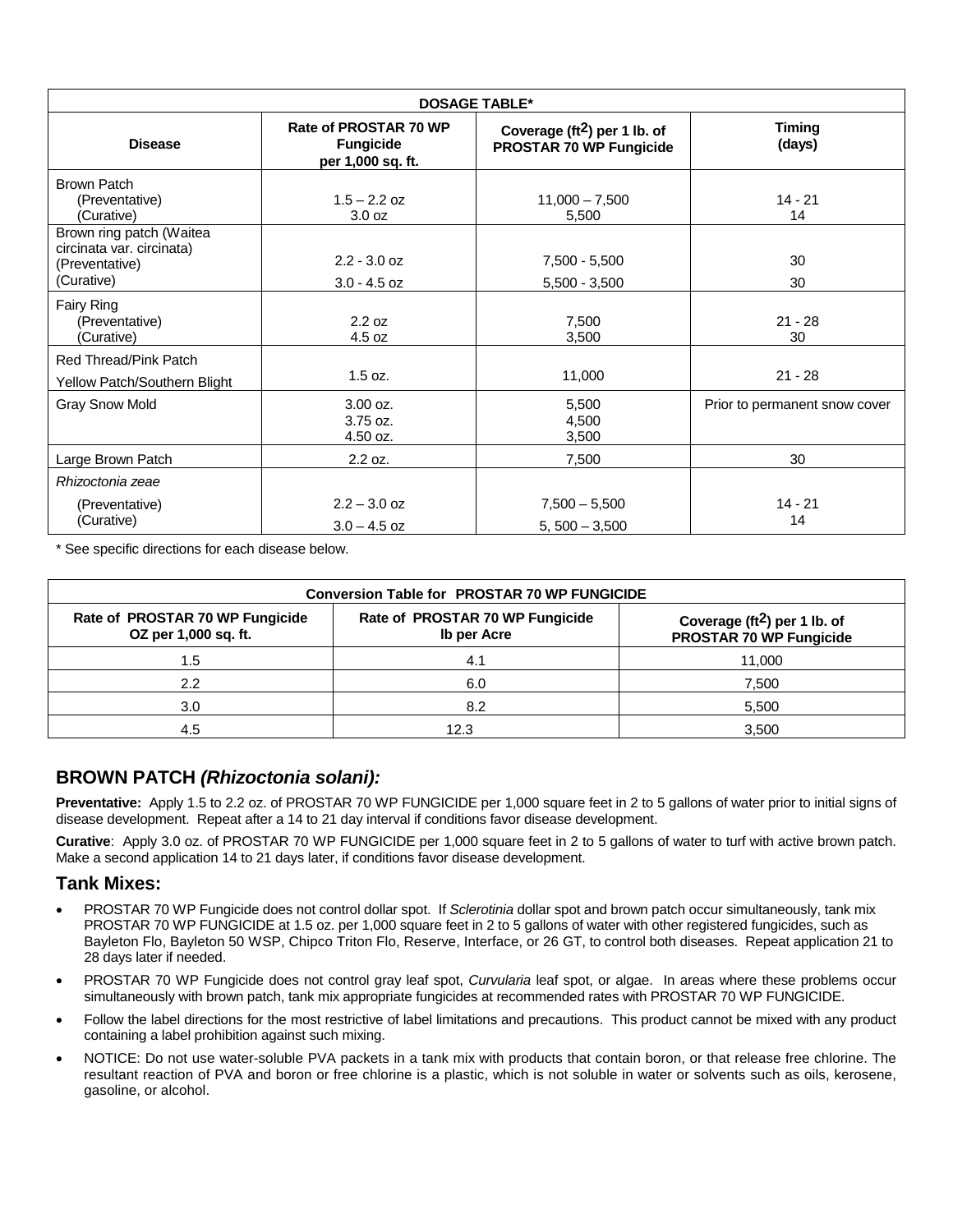# **BROWN RING PATCH (***Waitea circinata circinata***):**

**Preventative:** Apply 2.2 to 3.0 oz of PROSTAR 70 WP Fungicide per 1,000 sq ft in 2 to 5 gallons of water prior to initial signs of disease development. Repeat after a 30 day interval if conditions favor disease development.

**Curative:** Apply 3.0 oz to 4.5 oz of PROSTAR 70 WP Fungicide per 1,000 sq ft in 2 to 5 gallons of water to turf with active brown ring patch. Make a second application 30 days later if conditions favor disease development.

#### **Tank Mixes:**

- PROSTAR 70 WP Fungicide does not control dollar spot. If dollar spot and brown ring patch occur simultaneously, tank mix PROSTAR 70 WP Fungicide at 2.2 oz per 1,000 sq ft in 2 to 5 gallons of water with other registered fungicides, such as Bayleton® Flo, Bayleton® 50 WSP, Chipco Triton® Flo, Reserve®, Interface®, or 26 GT® to control both diseases. Repeat application 21 to 30 days later if needed.
- PROSTAR 70 WP Fungicide does not control gray leaf spot, and *Curvularia* leaf spot.. In areas where these problems occur simultaneously with brown ring patch, tank mix appropriate fungicides such as Interface® at recommended rates with PROSTAR 70 WP Fungicide.
- Follow the label directions for the most restrictive of label limitations and precautions. This product cannot be mixed with any product containing a label prohibition against such mixing.

## **FAIRY RING (including** *Marasmius* **spp.,** *Lepiota* **spp.,** *Agaricus* **spp.):**

**Preventative:** PROSTAR 70 WP Fungicide, applied in 2 to 5 gallons of water at 2.2 oz. per 1,000 square feet, may suppress the development of fairy ring caused by various basidiomycete pathogens. A second application may be made at a 21 to 28-day interval using the same dosage rate.

**Curative**: PROSTAR 70 WP Fungicide, applied in 2 to 5 gallons of water at 4.5 oz. per 1,000 square feet, may suppress the development of fairy ring caused by various basidiomycete pathogens. Application should be made to the affected area at the first sign of ring development (greening, death of turf, mushrooms). Symptom suppression may be temporary and symptoms may reoccur. In these cases, a second application at 4.5 oz. per 1,000 square feet is suggested, not less than 30 days after the first application. Aerification prior to subsurface applications has been beneficial in some cases. Use of a nonionic surfactant in combination with PROSTAR 70 WP FUNGICIDE is recommended. Treated areas should be irrigated prior to and after application with sufficient water to maintain growth of turf. Disease control is improved if turf is maintained at optimum fertility levels after symptom development. Turf that has been damaged extensively by fairy ring development may have to be reseeded. **Do not treat more than 10,000 square feet per acre of turf area.**

# **RED THREAD (***Laetisaria fuciformis***) PINK PATCH (***Limonomyces roseipellis***) YELLOW PATCH (***Rhizoctonia cerealis***) and SOUTHERN BLIGHT (***Sclerotium rolfsii***):**

Apply 1.5 oz. PROSTAR 70 WP Fungicide per 1,000 square feet in 2 to 5 gallons of water prior to or after initial signs of disease development and repeat after 21 to 28 days if needed.

## **GRAY SNOW MOLD (***Typhula* **spp.):**

Apply 3.0 to 4.5 oz. of PROSTAR 70 WP Fungicide per 1,000 square feet of green or tee area in 2 to 5 gallons of water in the fall prior to permanent snow cover. Use of a wetting agent has proven beneficial. If Pink Snow Mold (*Fusarium nivale*) is also suspected, PROSTAR 70 WP FUNGICIDE may be tank mixed with products labeled for control of that disease, such as Bayleton Flo, Interface or 26GT. Prior to application, both products should be mixed in small volumes to ascertain physical compatibility. Do not treat more than 10, 000 square feet per acre of turf area.

## **LARGE BROWN PATCH (***Rhizoctonia solani***) of ZOYSIAGRASS (formerly Zoysia Patch):**

Apply PROSTAR 70 WP Fungicide in the fall or spring for control of large brown patch on zoysiagrass. Disease control is more effective if made prior to or after initial symptom development. Apply 2.2 oz of PROSTAR 70 WP FUNGICIDE per 1,000 square feet in 2 to 5 gallons of water and repeat 30 days later if symptoms persist. A nonionic surfactant is recommended for best results. Fall applications may suppress disease development in the following spring.

## **USE PRECAUTIONS**

For use rates over 2.2 oz. per 1,000 square ft., do not apply PROSTAR 70 WP Fungicide within 100 ft. of any estuary or marine habitat or within 100 feet of any ditches, drainage tiles, or other waterways that drain directly into (within 1/2 mile of ) estuaries or marine habitats.

Apply no more than a combined total of 4.5 oz PROSTAR 70 WP Fungicide per 1,000 sq or 12.25 lb per acre of PROSTAR 70 WP Fungicide as a broadcast application during a single growing season.

# **FOR USE IN GREENHOUSES, SARAN AND SHADE HOUSES, OUTDOOR CONTAINER AND FIELD- GROWN ORNAMENTAL NURSERY STOCK**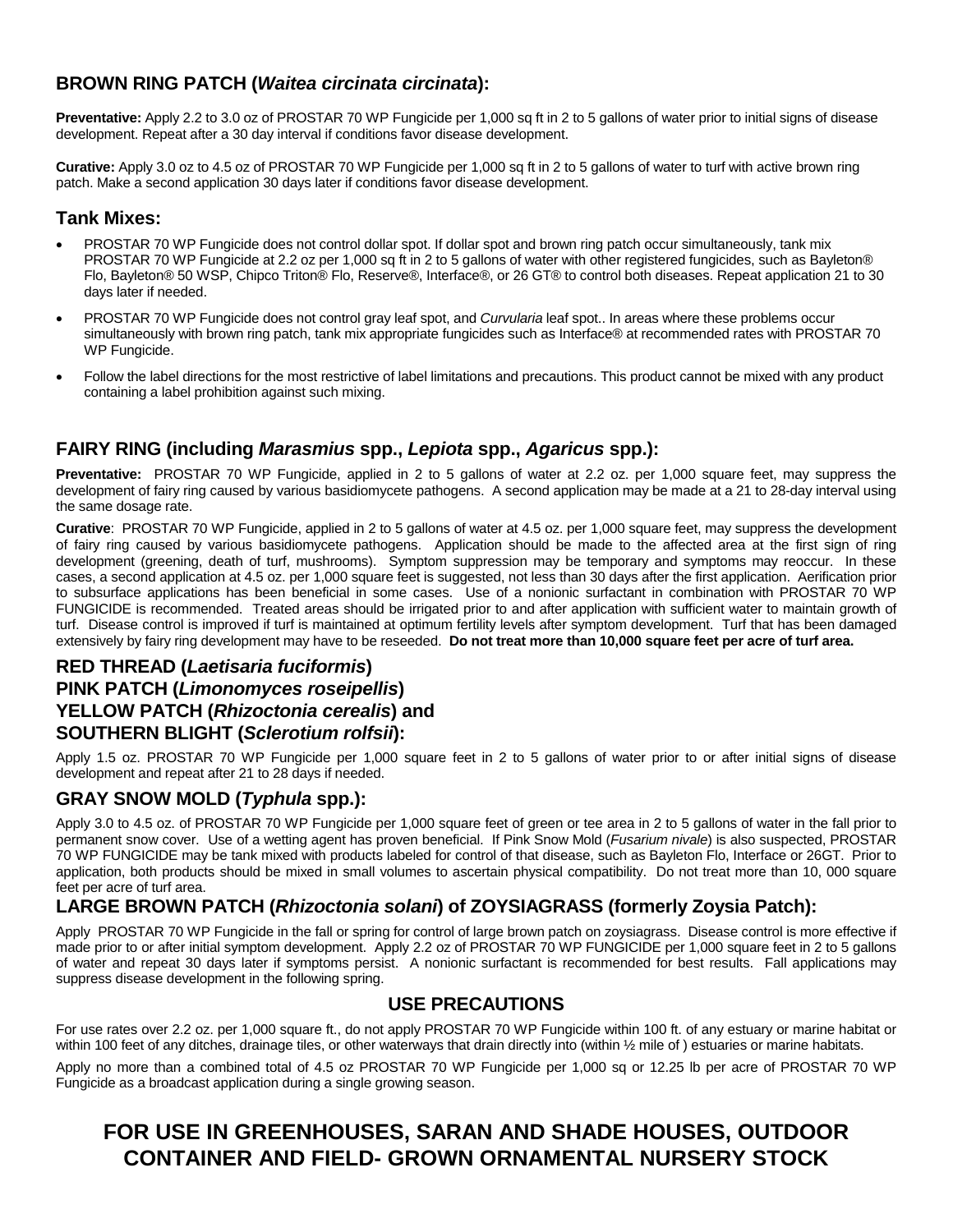## **GENERAL INFORMATION**

PROSTAR 70 WP FUNGICIDE is a systemic fungicide, packaged in water soluble bags, that, when mixed with the appropriate volume of water, will provide systemic, preventative, and curative activity in the management of foliar, soilborne, and propagative diseases caused by rusts, species of *Rhizoctonia*, and *Sclerotium rolfsii*.

Although PROSTAR 70 WP FUNGICIDE can be curative, application is suggested on a preventative basis at all sites of use where applicable when conditions are optimum for disease development or past history indicates disease development is imminent. When used as a curative treatment, apply PROSTAR 70 WP FUNGICIDE at the highest recommended concentration or rate allowed according to label directions.

Add the appropriate number of PROSTAR 70 WP FUNGICIDE water soluble packets to a partially filled spray or drench tank. The bags may float, but do not disturb them. Allow the bags to dissolve for 5 minutes prior to agitation and filling the tank to final volume. Maintain continuous agitation throughout application and apply with properly calibrated spray equipment using 50-mesh or larger screens.

If PROSTAR 70 WP FUNGICIDE is tank mixed with other labeled plant protection products, add PROSTAR 70 WP FUNGICIDE first. After the PROSTAR 70 WP FUNGICIDE bags are completely dissolved, add the mixture partners.

Failure to follow the direction for use and precautions on this label may result in poor disease control or plant injury.

For foliar applications, apply the spray mixture to obtain optimum coverage of the plant foliage.

**Make no more than 4 applications of PROSTAR 70 WP FUNGICIDE per year to ornamental plantings.**

# **FOR THE STATE OF NEW YORK USE THE FOLLOWING DIRECTIONS:**

#### **NASSAU AND SUFFOLK COUNTIES: USE IS LIMITED TO DRENCH APPLICATION TO CONTAINER GROWN ORNAMENTALS IN GREENHOUSES ONLY**

- *FOLIAR APPLICATIONS TO FIELD GROWN OR OUTDOOR CONTAINER GROWN ORNAMENTALS (Not for use in Nassau and Suffolk counties of New York):* Do not make more than 2 applications of PROSTAR 70 WP Fungicide per acre per year or no more than 4.2 pounds active ingredient per acre per year. See Foliar Spray Application Section for more details.
- *CONTAINER GROWN ORNAMENTALS (DRENCH APPLICATION):* Do not make more than 4 applications of PROSTAR 70 WP Fungicide per year to ornamental plantings. Mix 3-6 ounces PROSTAR 70 WP Fungicide per 100 gallons of water and use 1-3 pints of this spray solution per square foot of container surface area. A single application of PROSTAR 70 WP Fungicide should not exceed 43 pounds active ingredient per acre of container surface area.
	- **Do not apply PROSTAR 70 WP Fungicide as a drench to Field grown or outdoor container grown ornamentals in Nassau and Suffolk counties of New York.**
	- If using chemigation to apply PROSTAR 70 WP Fungicide, use drip or trickle type irrigation systems. When using fertilizer injectors or a hand held sprayer, use a breaker type nozzle on the end of the spray hose or spray wand. In all cases, make sure the drench water is deposited within the plant container and remains there without runoff. Before applying the fungicide, be sure the potting soil in each container is pre-wetted. See Chemigation and Drench Application Sections for more details.

# **USE PRECAUTIONS**

**NOTICE TO USER:** PROSTAR 70 WP FUNGICIDE has shown acceptable plant tolerance to the specific genera and species listed on this label. Due to the large number of species and varieties of ornamentals and nursery plants, it is impossible to test every one for tolerance to PROSTAR 70 WP FUNGICIDE. Neither the Manufacturer nor the Seller has determined whether or not PROSTAR 70 WP FUNGICIDE can be used safely on ornamental plants not specified on this label. For plants not specified on the label, trial applications should be at the highest labeled concentrations to at least 25 plants. Apply 3 times at 14-day intervals (foliar) and twice at a 28-day interval (drench). Observe for phytotoxicity prior to each application and 2 weeks after final application.

| <b>PLANT TYPE</b>         | <b>PLANT VARIETIES</b>                           |
|---------------------------|--------------------------------------------------|
| <b>Herbaceous Bedding</b> | Geranium, Petunia, Snapdragon                    |
| <b>Flowering</b>          | Chrysanthemum, Hollyhock, Iris, Lily, Poinsettia |
| <b>Tropical Foliage</b>   | English Ivy, Pothos, Fern                        |
| <b>Woody Ornamentals</b>  | Azalea, Holly, Pittosporum, Rose                 |
| Evergreen Trees           | Douglas fir, Cedar                               |
| <b>Flowering Trees</b>    | Crabapple, Hawthorne                             |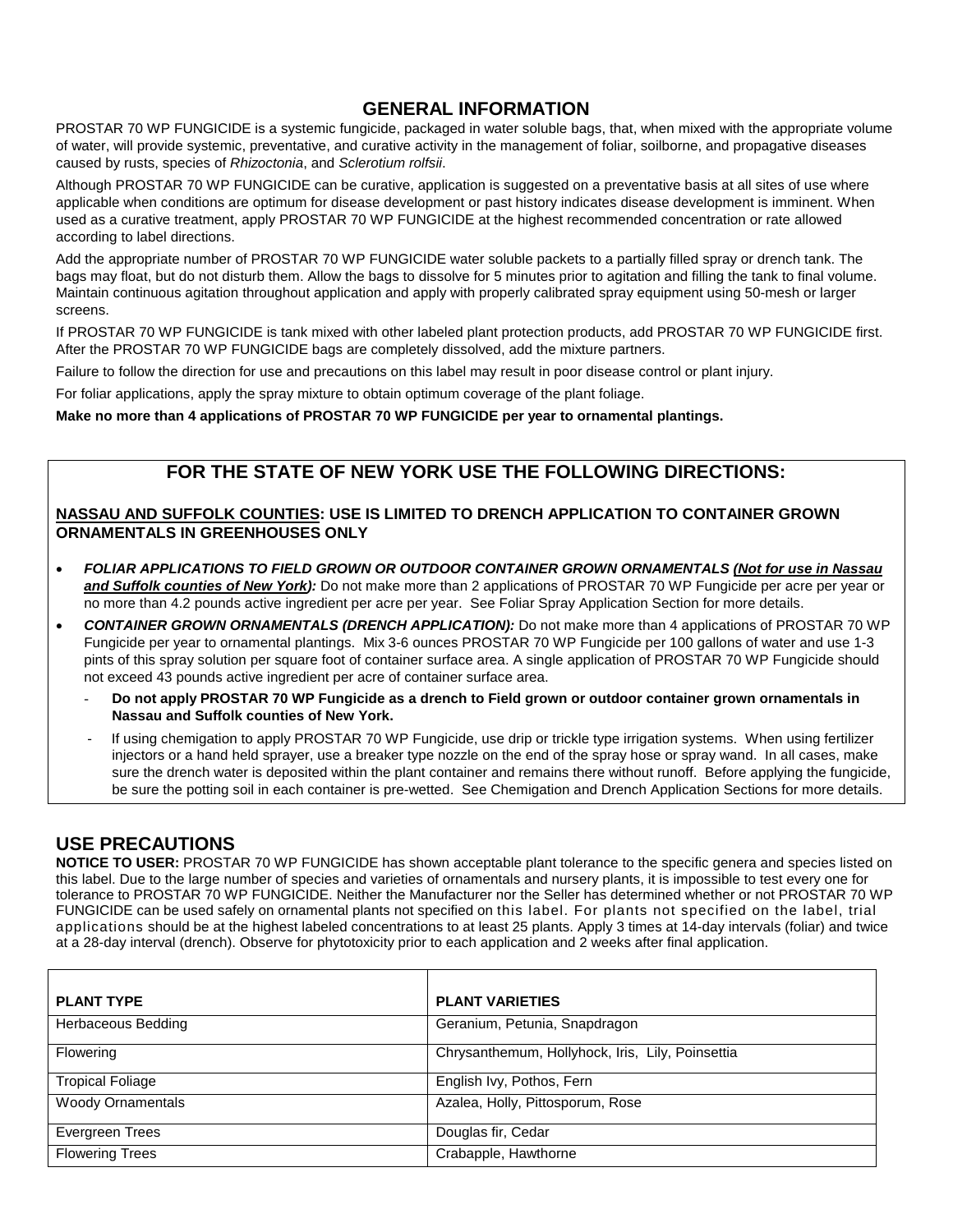#### **DO NOT USE FRUIT OR NUTS FOR FOOD OR FEED PURPOSES**

#### **FOLIAR SPRAY APPLICATION**

#### **MIXING AND APPLICATION INSTRUCTIONS:**

Add the appropriate amount of PROSTAR 70 WP FUNGICIDE to a partially filled tank and follow previous instructions.

#### **ADJUVANT ADDITION:**

Use of a compatible surfactant may improve coverage and uptake. Often, the addition of surfactants (wetting agents) will aid in the performance of plant protection products under certain conditions. Generally, surfactants (wetting agents) are not required with PROSTAR 70 WP FUNGICIDE where adequate spray coverage is achieved. Should inadequate spreading of the PROSTAR 70 WP FUNGICIDE spray occur, the addition of a surfactant (wetting agent) may be considered. If addition is warranted, trial applications must be followed, using the instructions in the section above, *Notice to User,* as phytotoxicity can result from such additions.

| <b>Disease</b><br><b>Controlled</b> | <b>Ounces of</b><br><b>PROSTAR 70 WP FUNGICIDE</b><br>Per 100 gallons | <b>Spray Intervals</b><br>In Days |
|-------------------------------------|-----------------------------------------------------------------------|-----------------------------------|
| <b>Rusts</b>                        | $3$ to $6$                                                            | 14 to 21                          |
| Foliar Rhizoctonia                  | 3 to 12                                                               | 14 to 21                          |

#### **SOIL DRENCH APPLICATIONS**

#### **MIXING AND APPLICATION INSTRUCTIONS:**

Add the appropriate amount of PROSTAR 70 WP FUNGICIDE to a partially filled tank and follow previous instructions*.* Maintain continuous agitation throughout application.

# **DISEASE(S) CONTROLLED AND APPLICATION**

#### **CONCENTRATION/RATES:**

PROSTAR 70 WP FUNGICIDE will prevent and provide curative activity against species of *Rhizoctonia* and *Sclerotium rolfsii*. If needed, retreat with PROSTAR 70 WP FUNGICIDE 21 to 28 days after the initial applica**t**ion. Apply PROSTAR 70 WP FUNGICIDE at 3 to 6 oz per 100 gallons. Applications to ground and raised beds should be delivered at 1 pint per square foot (4-inch depth or less) and 2 pints per square foot for depths greater than 4 inches.

To containers, use the following recommended volumes per container size listed:

| <b>Container</b><br>Size (Type) | <b>Application Volume Per</b><br><b>Square Foot Or Container Size</b> |  |
|---------------------------------|-----------------------------------------------------------------------|--|
| seedling trays                  | 1 pt/sq. ft.                                                          |  |
| $<$ 4 inch                      | 1 pt/sq. ft.                                                          |  |
| 4 inch                          | 2 fl. oz.                                                             |  |
| 5 inch                          | $21/2$ fl oz.                                                         |  |
| 6 inch                          | 6 1/2 fl. oz.                                                         |  |
| 7 inch                          | $81/2$ fl. oz.                                                        |  |
| 8 inch                          | 11 fl. oz.                                                            |  |
| 9 inch                          | 14 fl. oz.                                                            |  |
| 10 inch                         | 17 1/2 fl. oz.                                                        |  |

<sup>∗</sup>**Note**: Above 10 inches in nursery container production, a drench volume of 2 1/2 to 3 pints per square foot of surface area may be required.

## **CUTTING & BULB DIP**

#### **MIXING APPLICATION INSTRUCTIONS:**

Add the appropriate amount PROSTAR 70 WP FUNGICIDE to a partially filled tank and follow previous instructions. During dipping period, keep PROSTAR 70 WP FUNGICIDE suspension under constant agitation.

#### **CUTTING AND BULB DISEASE(S) CONTROLLED AND APPLICATION CONCENTRATIONS:**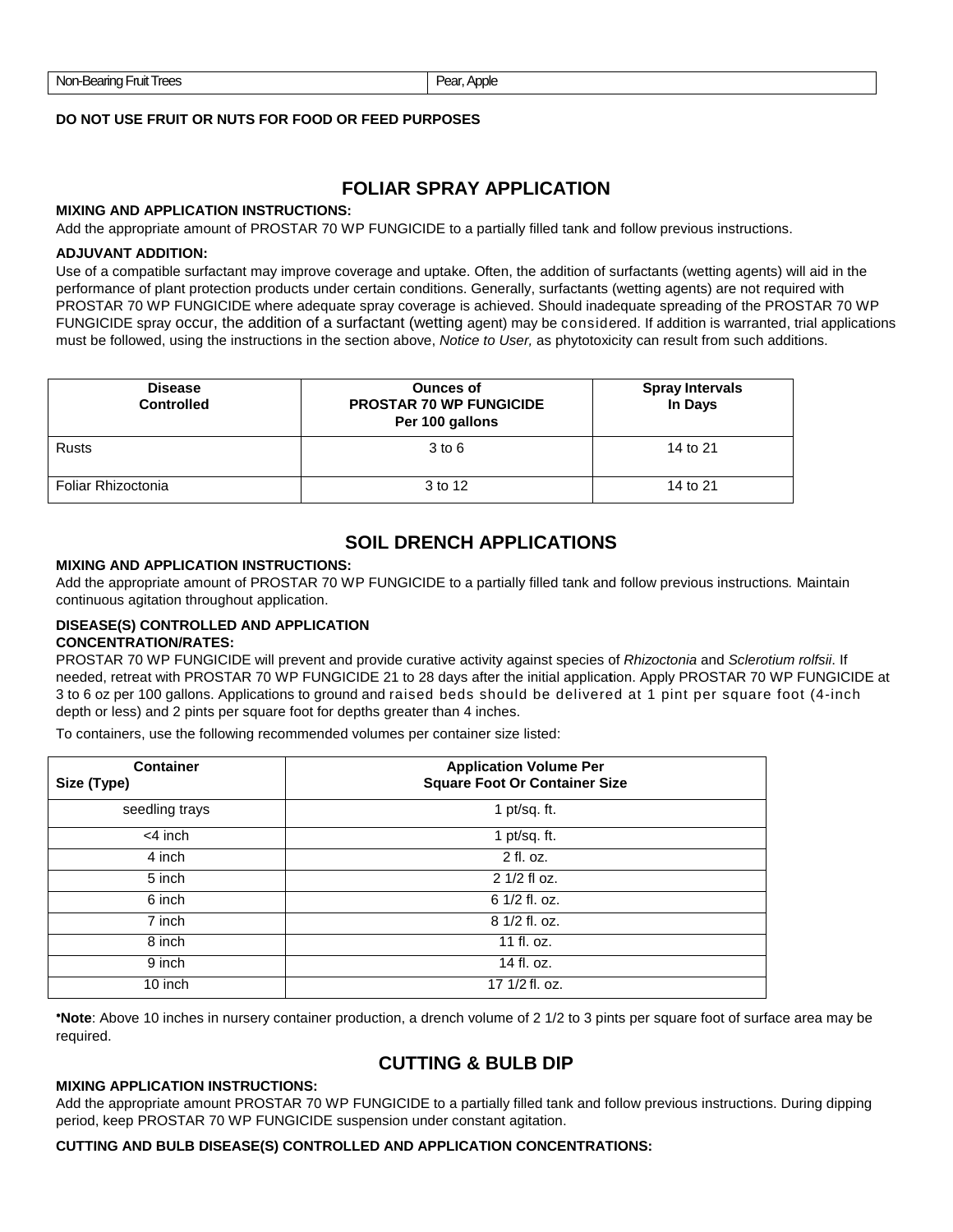PROSTAR 70 WP FUNGICIDE will prevent and provide curative activity against species and *Rhizoctonia* and *Sclerotium rolfsii.* Use at 3 to 6 oz per 100 gal.

Immerse cuttings for 5 minutes, remove and allow to drain and preferably dry prior to planting. Wear clothing outlined in PPE requirements for applicators and other handlers.

With bulbs, corms, and rhizomes, dip cleaned units for 5 minutes and allow to dry prior to planting, as well as following previously stated PPE requirements.

#### **CHEMIGATION INFORMATION**

Apply this product only through pressurized drench (flood), sprinkler, or drip (trickle) irrigation systems. Do not apply this product through any other type of irrigation systems.

Crop injury, lack of effectiveness, or illegal pesticide residues in the crop can result from nonuniform distribution of treated water.

If you have questions about calibration, you should contact State Extension Service specialists, equipment manufacturers, or other experts.

Do not connect any irrigation system (including greenhouse systems) used for pesticide application to a public water system unless the pesticide label-prescribed safety devices for public water systems are in place.

A person knowledgeable of the chemigation system and responsible for its operation or under the supervision of the responsible person, shall shut the system down and make necessary adjustments should the need arise.

Pesticide supply tanks are recommended for the application of this product. See label instructions for dilution use rates and timing of application. Agitate continuously during application.

## **OVERHEAD, MICROJET, OR DRIP IRRIGATION APPLICATION**

PROSTAR 70 WP FUNGICIDE alone or in tank mixture with other pesticides which are registered for overhead, microjet, or drip application may be applied in irrigation water at rates recommended on this label. Follow the label directions for the most restrictive of label limitations and precautions. This product cannot be mixed with any product containing a label prohibition against such mixing.

Apply this product only through an overhead, microjet, or drip irrigation system. Do not apply this product through any other type of irrigation system. Plant injury or lack of effectiveness can result from nonuniform distribution of treated water. If you have questions about calibration, you should contact State Extension specialists, equipment manufacturers, or other experts. Do not connect an irrigation system (including greenhouse systems) used for pesticide application to a public water system unless the pesticide label-prescribed safety device for public water systems are in place. A person knowledgeable of the chemigation system and responsible for its operation, or under the supervision of the responsible person, shall shut the system down and make necessary adjustments should the need arise. Public water system means a system for the provision to the public of piped water for human consumption if such system has a least 15 service connections or regularly serves an average of at least 25 individuals daily or at least 60 days out of the year.

#### **OPERATION INSTRUCTIONS**

- **•** The system must contain a functional check valve, vacuum relief valve, and low pressure drain appropriately located on the irrigation pipeline to prevent water source contamination from back flow. Chemigation systems connected to public water systems must contain a functional, reduced-pressure zone, back-flow preventer (RPZ) or the functional equivalent in the water supply line upstream from the point of pesticide introduction. As an option to the RPZ, the water from the public water system should be discharged into a reservoir tank prior to pesticide introduction. There shall be a complete physical break (air gap) between the outlet end of the fill pipe and the top or overflow rim of the reservoir tank of at least twice the inside diameter of the fill pipe.
- **•** The pesticide injection pipeline must contain a functional, automatic, quick-closing check valve to prevent the flow of fluid back toward the injection pump.
- **•** The pesticide injection pipeline must also contain a functional, normally closed, solenoid-operated valve located on the intake side of the injection pump and connected to the system interlock to prevent fluid from being withdrawn from the supply tank when the irrigation system is either automatically or manually shut down.
- **•** The system must contain functional interlocking controls to automatically shut off the pesticide injection pump when the water pump motor stops.
- **•** The irrigation line or water pump must include a functional pressure switch which will stop the water pump motor when the water pressure decreases to the point where pesticide distribution is adversely affected.
- **•** Systems must use a metering pump, such as a positive displacement injection pump (e.g., diaphragm pump) effectively designed and constructed of materials that are compatible with pesticides and capable of being fitted with a system interlock.
- **•** Do not apply when wind speed favors drift beyond the area intended for treatment.
- **•** Prepare a mixture with a minimum of 1 gallon of water per 1 ounce water soluble packet of PROSTAR 70 WP FUNGICIDE, and inject this mixture into the system. Injecting a larger volume of a more dilute mixture per hour will usually provide more accurate calibration of metering equipment. Maintain sufficient agitation to keep the fungicide in suspension.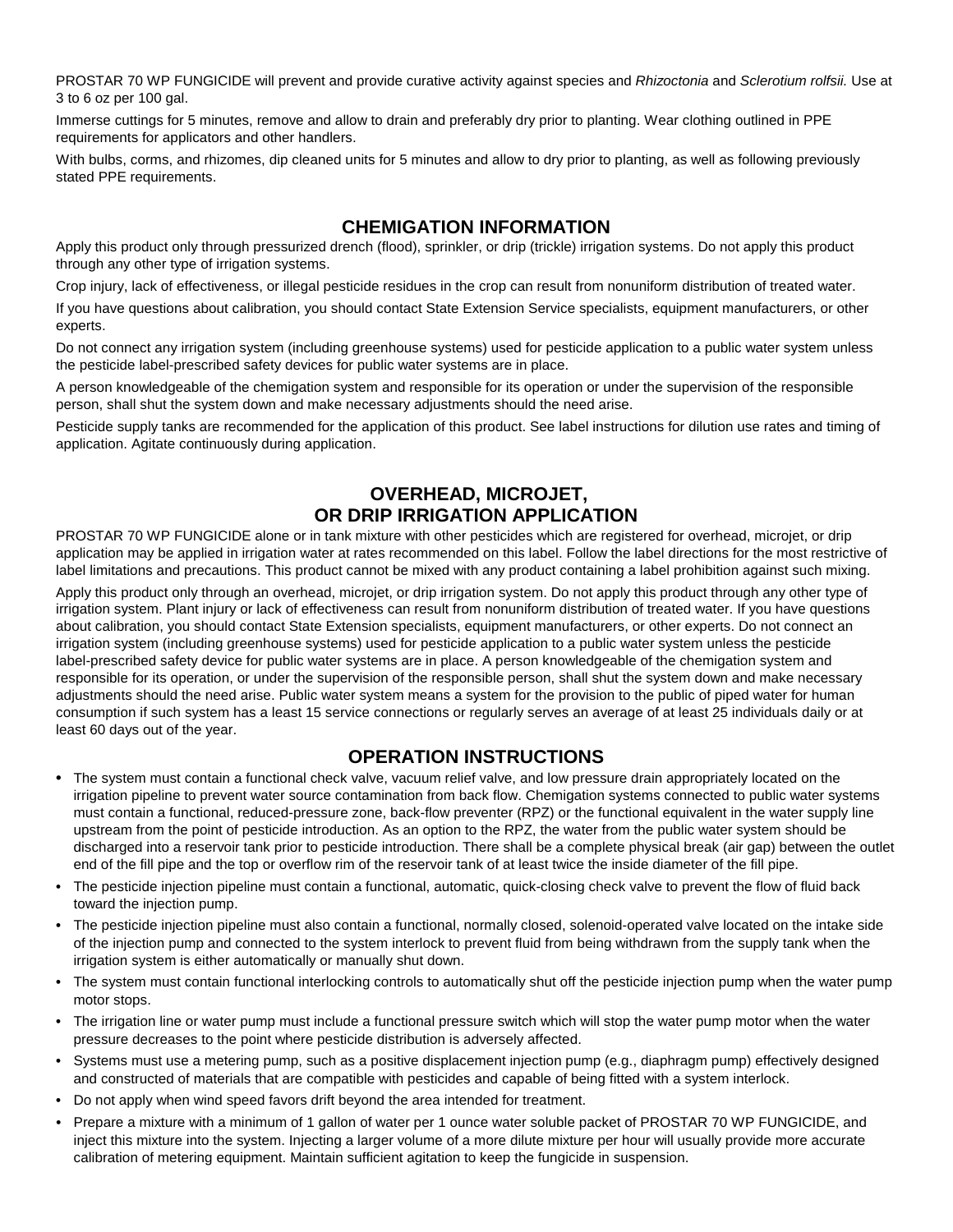- **•** Meter into irrigation water during the beginning of the irrigation cycle.
- **•** With overhead or microjet systems, apply enough water to thoroughly wet the potting media.

Precaution for irrigation applications: Where distribution patterns do not overlap sufficiently, unacceptable control may result. Where distribution patterns overlap excessively, injury to desirable plants may result.